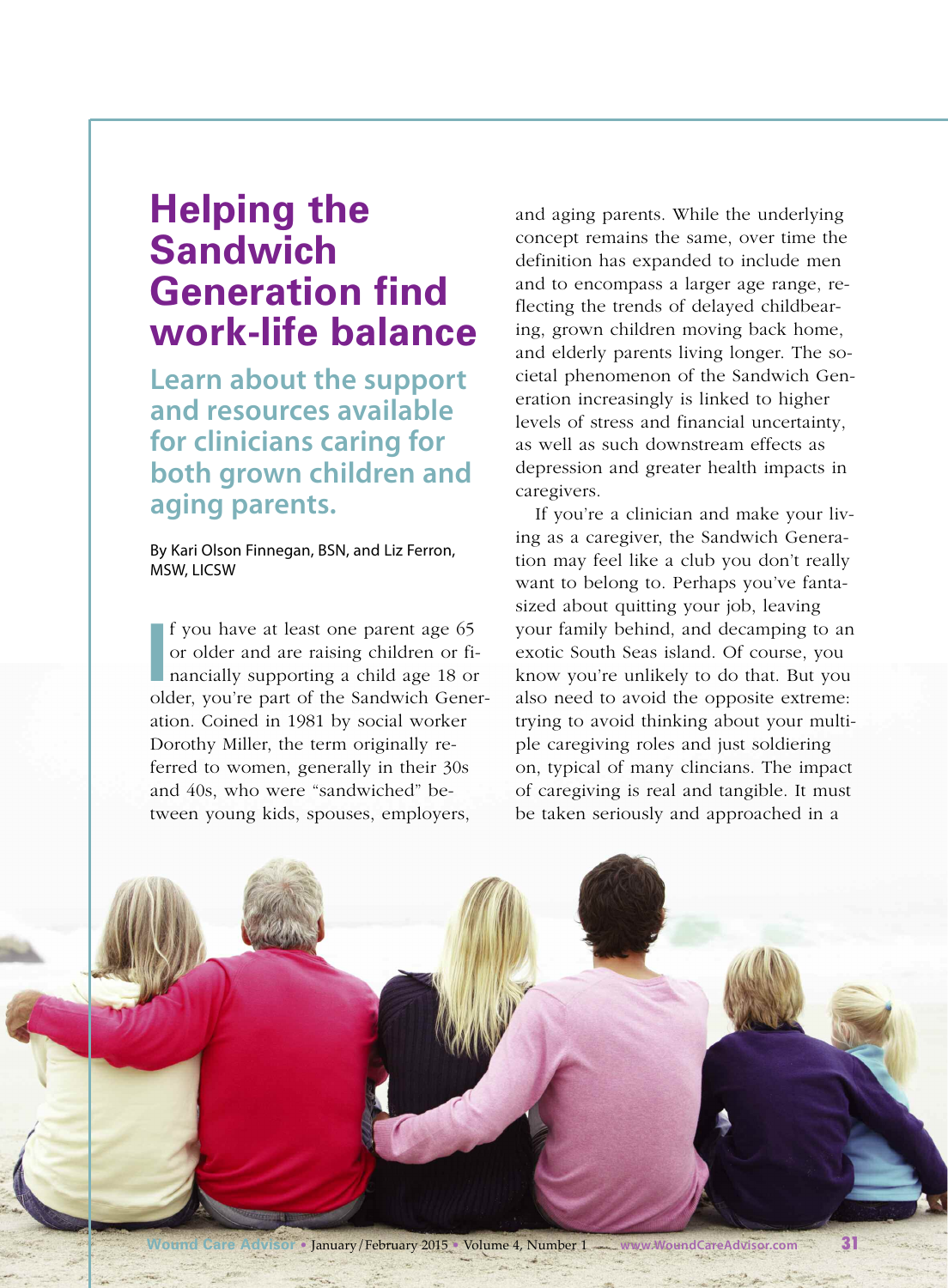way that protects the caregiver's physical, mental, and financial well-being.

## **Physical and mental health effects**

In a 2007 "Stress in America" report, the American Psychological Association found that Sandwich Generation mothers ages 35 to 54 felt more stress than any other group as they tried to balance giving care to both growing children and aging parents. Nearly 40% reported extreme levels of stress (compared to 29% of 18- to 34 year-olds and 25% of those older than 55). Women reported higher levels of extreme stress than men and felt they were managing their stress less effectively. This affect-

Stress, anxiety, and depression can result from juggling too many home and work demands.

ed their personal relationships; 83% reported that relationships with their spouse, children, and other family members were the leading source of stress. Stress also took a toll on their own well-being as they struggled to take better care of themselves.

Another study focusing exclusively on health-related issues found employed family caregivers had significantly higher rates of diabetes, high cholesterol, hypertension, chronic obstructive pulmonary disease, and cardiovascular disease across all ages and both genders. Depression was one-third more prevalent in family caregivers than non-caregivers, and stress in general and at home was higher across all age and gender cohorts. (See *A perfect storm for the Sandwich Generation*.)

### **Reaching out for help**

No doubt, some of you reading this article are living the Sandwich Generation experience. As a clinician, you may find it hard to reach out for help and support. But that's the most important first step—acknowledging that not only is it okay to ask for help, but it's critically important. Asking for help may reduce the stress associated with fulfilling your responsibilities at home and at work. Clinicians talk a lot about the importance of a work-life balance; such a balance is essential to coping effectively with the many demands faced by clinicians, especially those of the Sandwich Generation.

What does it really mean to balance work and life? In our practice, we see clinicians come to us for help when they feel overwhelmed; many have multiple presenting issues. As we work with them, we learn these issues sometimes are linked. For instance, financial stress can lead to family or relationship strains. Stress, anxiety, and depression can result from juggling too many home and work demands. Being responsible for dependent children or supporting an out-of-work spouse or partner can be daunting. The additional support that grown children and aging parents require can push even the most resilient clinicians past their tipping point.

For some of you, employers may have resources and programs that can help. Providing more flexible scheduling can help employees better handle family responsibilities. Speak to your supervisor to see if together you can devise a plan that allows you to take time off for such things as school events or doctor's appointments while still meeting your organization's staffing needs. Some employers offer el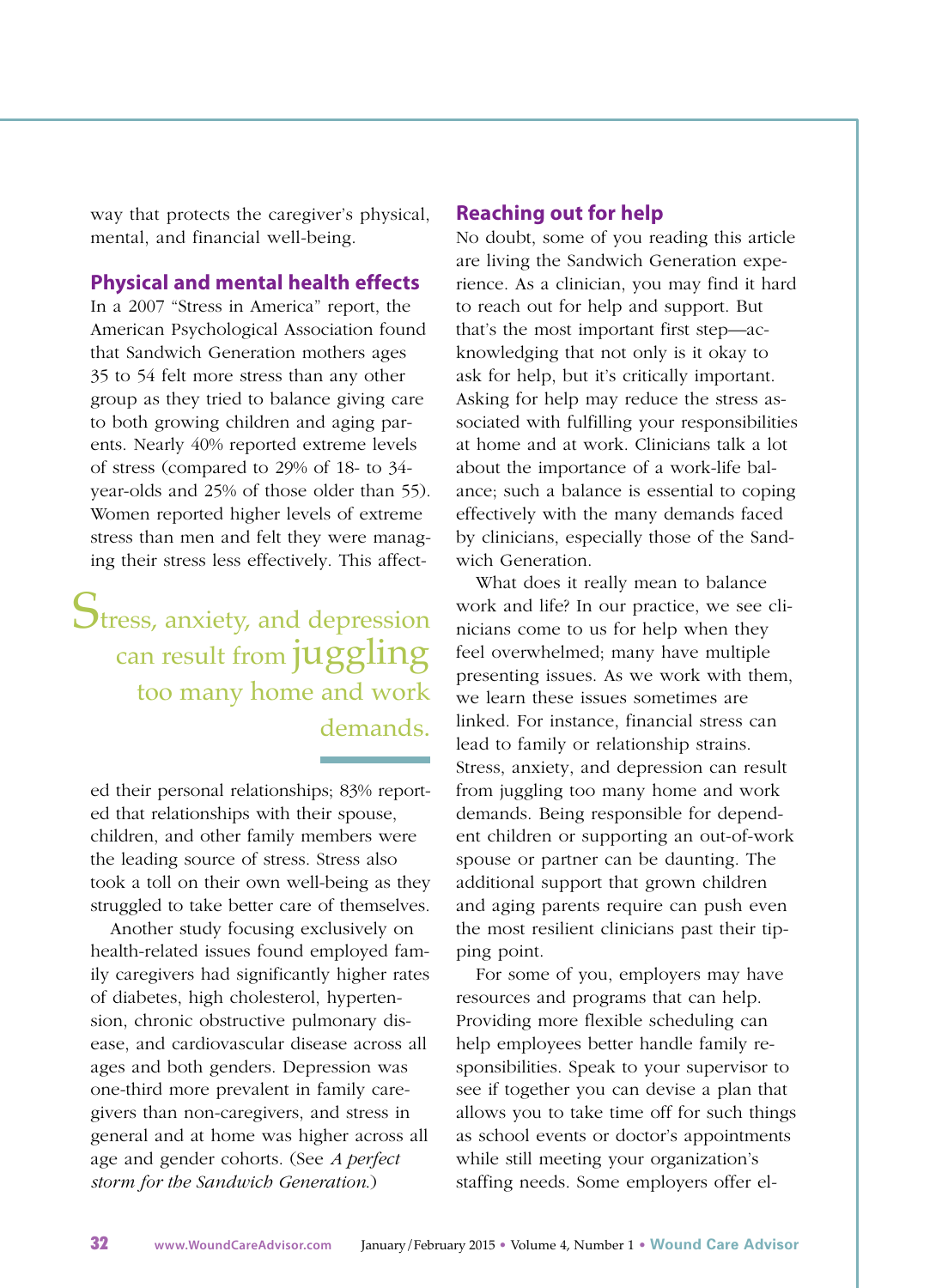dercare benefits, which can help with planning and identifying resources.

It's also helpful to learn from others. Speak to your human resources department about forming and promoting a lunchtime or after-work support group for "sandwiched" employees to share experiences and resources—and providing the space where the group can meet. Most larger healthcare organizations offer an employee assistance program (EAP), which can provide valuable counseling and support for:

- coping skills and resilience-building
- prioritizing and time management
- setting and maintaining appropriate boundaries
- finding resources to assist with caregiving
- eldercare-related education and resources on financial and life planning for parents
- financial and budget planning to manage your money wisely while planning for your retirement, your children's college expenses, and other needs.

Some EAPS provide RN peer coaches and master's-prepared counselors to help employees deal with stressors both inside and outside of work.

## **Self-care**

The following guidelines can help Sandwich Generation clinicians (or anyone, really) take care of themselves.

• **Watch for depression.** Studies show family caregivers are at higher risk for depression, which may creep up on you. If you or your spouse or partner has access to an EAP, ask those counselors for help with this. Otherwise, if you're experiencing signs or symptoms of depression, speak to your primary care

## **A perfect storm for the Sandwich Generation**

The Pew Foundation's 2013 report, "The Sandwich Generation: Rising Financial Burdens for Middle-Aged Americans" describes a "perfect storm" of issues that can appear overwhelming for those caught in it. Based on a 2012 survey, the report addresses pressures facing adults ages 40 to 59 who are providing financial support for both grown children and aging parents. It found that:

- **•** 48% of adults ages 40 to 59 had provided some financial support to at least one grown child (age 18 or older) in the past year and 27% had provided primary support
- **•** 21% had provided some financial support to a parent age 65 or older in the past year
- **•** 38% said both their grown children and parents rely on them for support
- **•** 28% of those providing financial support for both a parent and a child of any age said they were living comfortably, compared to 41% who weren't financially supporting an aging parent
- **•** about one-third were providing assistance with daily living to aging parents.

#### **Caregiving and employment**

A 2010 study published by Healthways Center for Health Research explored the effects of informal caregiving, employment, and the combination of family caregiving and work responsibilities on the overall well-being of more than 240,000 Americans. It found lower levels of well-being in family caregivers than noncaregivers of the same employment status. Among family caregivers, employment is linked to greater well-being, which has benefits (such as financial security and social support) that may ease the caregiving burden.

physician for a more complete screening and assistance or a referral to a therapist or psychologist.

• **Put yourself in the "balance" equation.** Be intentional about setting aside time for yourself. If you wait until you have free time, you may well be waiting until retirement, leaving you susceptible to